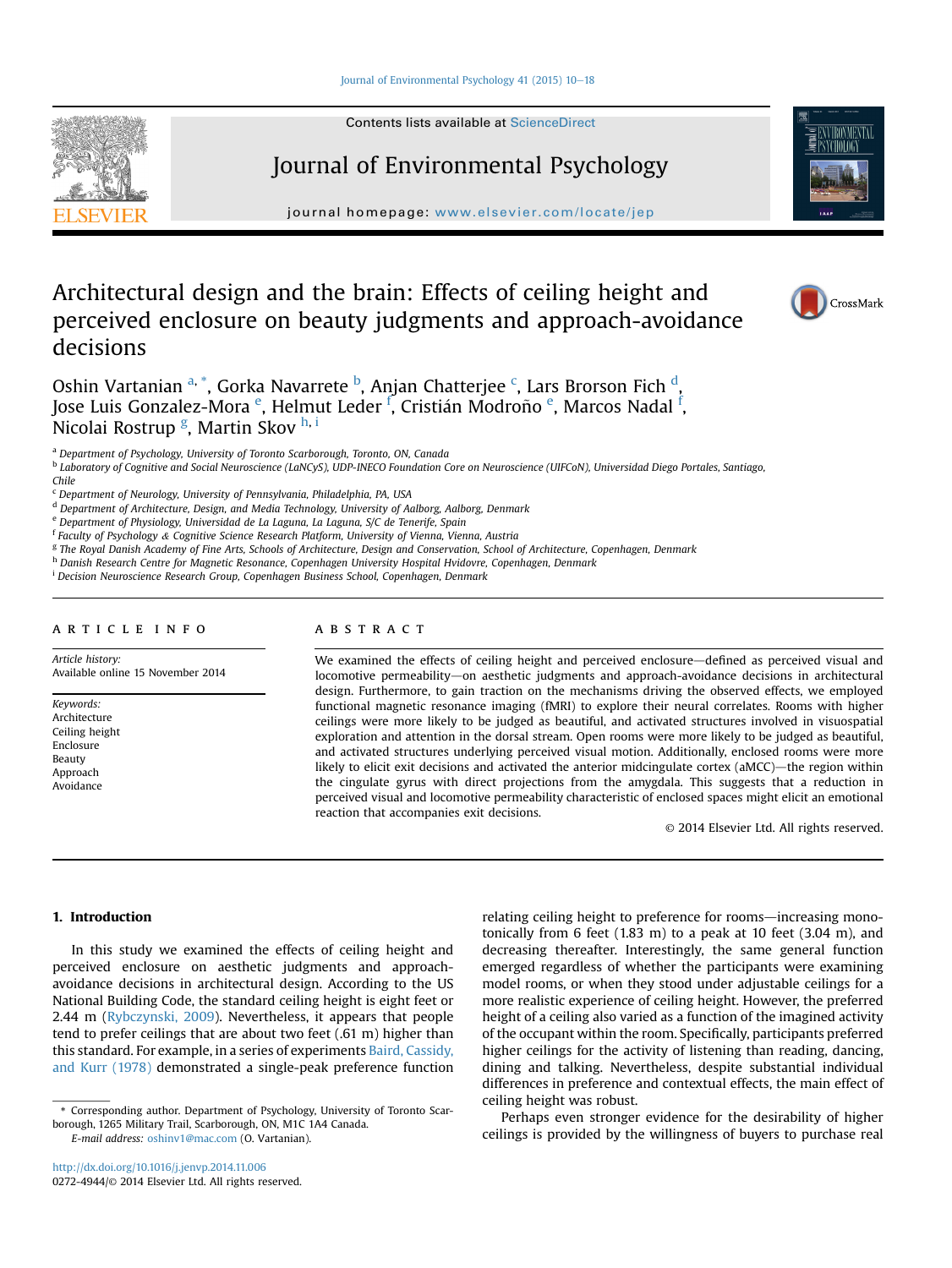estate with higher ceilings, despite higher costs involved in its manufacture and maintenance (e.g., heating). For example, although 9-foot ceilings have become increasingly common, the extra cost of adding this single foot to the height of a ceiling is estimated to be about \$20,000 for a 4000-square-foot house in the US ([Handley, 2011\)](#page-8-0). Indeed, the data from the marketplace show that some people prefer and are willing to pay more for living spaces with taller than standard ceilings, despite increased cost.

Perhaps not surprisingly, attention to ceiling height is not a new phenomenon in architectural design. Considered by many to be the most influential person in the history of architecture, the renaissance architect [Palladio \(1570/1965\)](#page-8-0) devoted significant portions of his major treatise entitled "I quattro libri dell'architettura" (The four books of architecture) to rules governing ceiling height. Influenced by the notion of harmony, he listed a series of mathematical proportions and ratios that represented ideal relations among the width, length, and height of rooms. In essence, within Palladio's framework, preference for architectural spaces is a function of perceived proportion.

Aside from ceiling height, there is also reason to believe that another factor, perceived enclosure, might have an impact on beauty judgments of spaces. Perceived enclosure can be viewed as the perceived degree of movement through space (see [Stamps,](#page-8-0) [2005, 2010; Stamps](#page-8-0) & [Krishnan, 2004](#page-8-0)). [Stamps \(2005\)](#page-8-0) argued that the degree of movement through space is more accurately described as permeability, which in turn has visual and locomotive variants. For the purpose of the present study we defined perceived enclosure as the degree of perceived visual and locomotive permeability. [Stamps \(2005, 2010\)](#page-8-0) further argued that range of vision has a direct bearing on survival, by enabling the organism to see, hide, and identify threats. Within this evolutionary framework, preference for architectural space is a function of the extent to which it facilitates permeability.<sup>1</sup>

[Stamps' \(2005, 2010\)](#page-8-0) ideas were influenced by [Appleton's](#page-7-0) [\(1975\)](#page-7-0) habitat and prospect-refuge theories, initially postulated in relation to landscapes but since extended to the built environment. According to habitat theory, the judgment of an environment as aesthetically pleasing is a function of its inclusion of features (e.g., shapes, colors, spatial arrangements) indicating its favourability to survival, regardless of whether or not those features are accurate reflectors of greater survivability. In turn, he defined prospect as "unimpeded opportunity to see" and refuge as "an opportunity to hide" (p. 66), and argued that they constitute intermediate steps in aesthetic appreciation of environments because they affect our perceptions of survivability:

Habitat theory postulates that aesthetic pleasure in landscape derives from the observer experiencing an environment favourable to the satisfaction of his biological needs. Prospectrefuge theory postulates that, because the ability to see without being seen is an intermediate step in the satisfaction of many of those needs, the capacity of an environment to ensure the achievement of this becomes a more immediate source of aesthetic satisfaction.

#### [Appleton, 1975](#page-7-0), p. 66.

For our purposes here, two points are worth emphasizing. First, to [Appleton \(1975\)](#page-7-0) the ability to 'see without being seen' $^2$  can lead to

aesthetic pleasure. Because prospect (i.e., seeing) and refuge (i.e., not being seen) are by definition the two components of this ability, their realization should contribute positively to aesthetic pleasure. This idea is also captured by [Stamps' \(2005, 2010\)](#page-8-0) concept of permeability, such that greater permeability should lead to greater aesthetic pleasure for a given environment. Second, this is not to say that the contributions of prospect and refuge to aesthetic pleasure are context invariant. Indeed, there are good reasons to believe that context is an important factor in all manner of judgment and decision making ([Goldstein](#page-8-0) & [Weber, 1997](#page-8-0)), including aesthetics ([Brieber, Nadal, Leder,](#page-7-0) & [Rosenberg, 2014](#page-7-0)). One would therefore expect it to influence the extent to which prospect and refuge contribute to aesthetic pleasure within built environments as well.

To gain further insight into whether ceiling height and perceived enclosure are important variables in architectural design, we conducted an informal survey of 25 interior designers (23 females) during the annual general meeting of the Ontario Interior Designers held in Toronto, ON (March, 2013). The average age of the sample was 50 years ( $SD = 8.06$ ), and all held university or post-graduate degrees. We asked this sample to rate the extent to which ceiling height and openness influence their own design process ( $0 = not$  at all,  $5 =$  extremely). Their average ratings suggested that both ceiling height ( $M = 3.56$ ,  $SD = .92$ ) (t[24] = 5.78, p < .001, d = 1.16) and openness ( $M = 3.42$ ,  $SD = .93$ ) (t[23] = 4.84, p < .001, d = .97) influence the design process considerably (i.e., compared to the midpoint  $= 2.5$ ). This suggests that interior designers are aware of the importance of these two factors in the design process.

#### 1.1. Beauty judgments and approach-avoidance decisions

Our focus thus far has been on the effects of ceiling height and perceived enclosure on aesthetic assessment of spaces. However, we were also interested in examining the effects of ceiling height and perceived enclosure on decisions to enter or exit those spaces (i.e., approach-avoidance decisions). We were interested in this issue because there are previous data to suggest that people are more likely to opt to be in spaces that they also find beautiful. For example, [Ritterfeld and Cupchik \(1996\)](#page-8-0) demonstrated that the beauty ratings assigned to photographs of interior spaces are the strongest determinants of the willingness to live in those spaces. Extended to the present study, one would expect that participants would be more likely to opt to approach spaces that they also find more beautiful, because factors that affect beauty judgments (beautiful vs. not beautiful) will affect approach-avoidance decisions (enter vs. exit) in similar ways. However, in the neuroscience of reward there is a well-established distinction in the brain systems responsible for liking versus wanting [\(Berridge, 1995](#page-7-0)). This neurological distinction would seem to suggest that the neural basis for judging a given space as beautiful (i.e., liking) might not necessarily correspond with the neural basis for a decision to approach it (i.e., wanting), and that this might manifest itself in different and potentially contradictory responses (e.g., opting not to approach a space that one finds beautiful). Thus, although previous research has shown that one might expect to see a close relation between beauty judgment and approach-avoidance in the context of architectural design [\(Ritterfeld](#page-8-0)  $&$  [Cupchik, 1996\)](#page-8-0), there is also reason to believe that a neural dissociation between liking and wanting [\(Berridge, 1995\)](#page-7-0) might lead to a differentiation of how ceiling height and perceived enclosure affect beauty judgments and approach-avoidance decisions (see [Vartanian et al., 2013\)](#page-8-0).

#### 1.2. Hypotheses

Based on the theoretical and empirical background as well as our own survey of interior designers, the present study was designed

Similar arguments grounding preferences for places in evolutionary adaptations have been made elsewhere (e.g., [Hildebrand, 1999; Kaplan, 1987, 1992; Kellert](#page-8-0) & [Wilson, 1993; Nasar, 1988; Sagan](#page-8-0) & [Druyan, 1992\)](#page-8-0).

 $2$  The term 'see without being seen' was actually coined by Konrad Lorenz but used by Appleton in relation to habitat and prospect-refuge theories.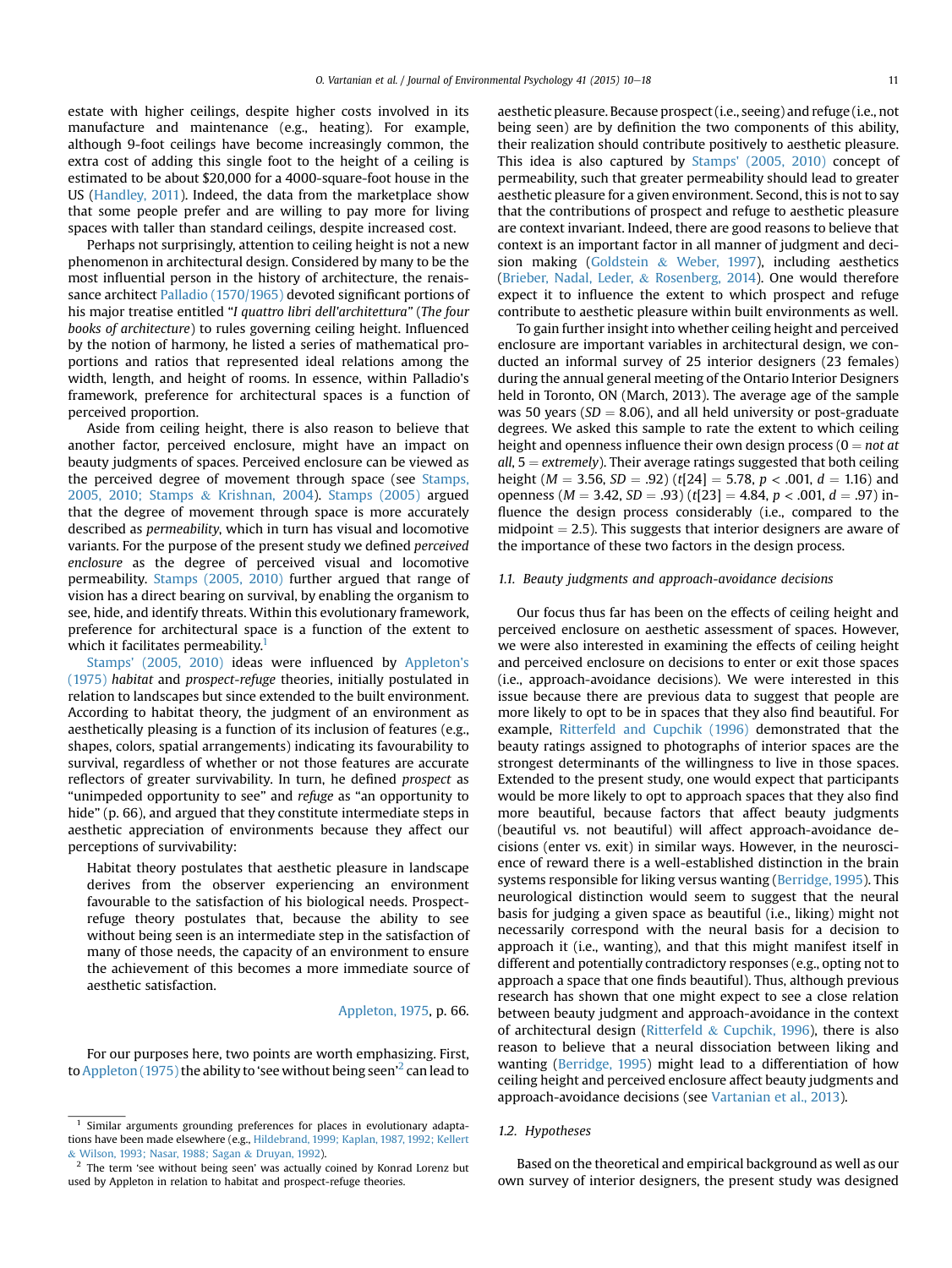with the aim of assessing the effects of ceiling height and perceived enclosure on aesthetic judgments and approach-avoidance decisions in the context of architectural interiors. We had four hypotheses regarding the behavioral effects of ceiling height and perceived enclosure. First, we hypothesized that people prefer rooms with high ceilings. Thus, participants would be more likely to judge rooms with higher ceilings as beautiful than rooms with lower ceilings. Confirmation of this hypothesis would constitute a straightforward replication of [Baird et al.'s \(1978\)](#page-7-0) claim. Second, we hypothesized that people find open rooms beautiful. This hypothesis is based on the idea that open rooms afford a greater degree of perceived visual and locomotive permeability ([Stamps, 2005, 2010\)](#page-8-0). Third, we hypothesized that rooms with higher ceilings are more approachable than rooms with lower ceilings. Fourth, we hypothesized that people are more likely to enter open rooms than enclosed rooms. Our third and fourth hypotheses were motivated by the idea that there might exist a functional association between aesthetics and behavior such that factors that affect beauty judgments (beautiful vs. not beautiful) will affect approach-avoidance decisions (enter vs. exit) in similar ways. In this sense, we are likely to enter rooms that we also find beautiful.

Additionally, we aimed to explore the mechanisms underlying the potential behavioral effects in terms of their neural correlates by using functional magnetic resonance imaging  $(fMRI)^3$  The advantage of collecting fMRI data is that they enable one to localize regions of the brain where brain activity is modulated in response to manipulations of independent variables—in this case ceiling height and perceived enclosure. In turn, the quality of the inferences one draws from the observation of these activations is proportional to the functional specificity associated with the region under consideration (see [Bub, 2000; Poldrack, 2006\)](#page-7-0). Functional specificity (i.e., selectivity) refers to the ability to infer a specific function (e.g., memory) based on the activation of a specific brain region or structure [\(Vartanian](#page-8-0) & [Mandel, 2011](#page-8-0)). Ideally, manipulations of the independent variable result in activations in brain regions with high degrees of functional specificity. In such cases, brain activations can aid in inferring mental processes and/or neural mechanisms accompanying the observed behavioral effects.

Our hypotheses about the brain regions underlying the effect of ceiling height were based on the idea that the observation of proportion and ratio in architectural design likely necessitates visuospatial exploration, navigation, and attention. Thus, we reasoned that variations in ceiling height modulates brain networks for visuospatial processing, localized in medial temporal lobe (MTL) structures ([Aguirre, Detre, Alsop,](#page-7-0) & [D'Esposito, 1996; Burgess,](#page-7-0) [2008; Spiers et al., 2001\)](#page-7-0), or the frontal and parietal cortices in the dorsal stream which are connected by axonal tracts that run along the dorsolateral regions of the brain [\(Mishkin, Ungerleider,](#page-8-0) & [Macko, 1983; Ungerleider](#page-8-0) & [Mishkin, 1982;](#page-8-0) see also [Kravitz,](#page-8-0) [Saleem, Baker,](#page-8-0) & [Mishkin, 2011\)](#page-8-0). In other words, we reasoned that rooms with higher ceilings might be preferred because they facilitate greater levels of visuospatial exploration and attention, in the process activating parts of the MTL and/or the dorsal stream. In addition, rooms with higher ceilings might also be preferred by affecting the feelings of the viewers, related to changes in the activity of brain regions that underlie the experience of affect, emotion, pleasure and reward (see [Barrett, Mesquita, Ochsner,](#page-7-0) & [Gross, 2007; Barrett](#page-7-0) & [Wager, 2006; Berridge](#page-7-0) & [Kringelbach,](#page-7-0) [2009; Chatterjee](#page-7-0) & [Vartanian, 2014; Kringelbach, 2005](#page-7-0)).

Where in the brain would one expect to observe responsiveness as a function of variation in perceived enclosure? There are a number of different candidate structures. For example, the parahippocampal place area (PPA) responds selectively to places (i.e., spatial enclosures) [\(Epstein](#page-7-0) & [Kanwisher, 1998\)](#page-7-0). Not only is the PPA involved in scene perception, but its activity while viewing scenes is modulated by level of pleasure [\(Biederman](#page-7-0) & [Vessel, 2006; Yue,](#page-7-0) [Vessel,](#page-7-0) & [Biederman, 2007](#page-7-0)). This suggests that the PPA might be sensitive to variation in perceived enclosure in the context of beauty judgment of spaces. Second, previous research has shown that the degree of physical openness depicted in scenes is strongly correlated with ratings of beauty, pleasure, and interestingness [\(Franz, von der](#page-7-0) [Heyde,](#page-7-0) & [Bülthoff, 2005](#page-7-0); see also [Kaplan, Kaplan,](#page-8-0) & [Ryan, 1998\)](#page-8-0), suggesting that regions of the brain that underlie the experience of affect, emotion, pleasure and reward might be responsive to open-ness—the reverse of perceived enclosure (see [Barrett et al., 2007;](#page-7-0) [Barrett](#page-7-0) & [Wager, 2006; Berridge](#page-7-0) & [Kringelbach, 2009; Chatterjee](#page-7-0) & [Vartanian, 2014; Kringelbach, 2005\)](#page-7-0). Third, it is also possible that much like high ceilings, open spaces facilitate visuospatial exploration, in the process activating parietal and frontal regions in the dorsal stream ([Mishkin et al., 1983; Ungerleider](#page-8-0) & [Mishkin,](#page-8-0) [1982](#page-8-0); see also [Kravitz et al., 2011\)](#page-8-0). In fact, to the extent that this exploration is coupled with an intention to approach (or avoid) a space, it would also be accompanied by activation in brain regions implicated in motor imagery and/or planning of voluntary motor movement ([Crammond, 1997; Decety, 1996; Dieber et al., 1998;](#page-7-0) [Grush, 2004; Hanakawa, Dimyan,](#page-7-0) & [Hallett, 2008\)](#page-7-0).

We tested our hypotheses by reanalyzing data from a previously published fMRI dataset ([Vartanian et al., 2013\)](#page-8-0), conducted originally to investigate the impact of contour (curvilinear vs. rectilinear) on beauty judgments and approach-avoidance decisions. Specifically, in the beauty judgment condition our participants were instructed to indicate whether the space they were exposed to was "beautiful" or "not beautiful" by pressing one of two buttons, whereas in the approach-avoidance condition they were instructed to opt to "enter" or "exit" the space by pressing one of two buttons. Our focus on contour in the original analyses was motivated by a strong body of empirical evidence extending back to the 1920s showing that people prefer curvilinear contour to rectilinear contour in design ([Silvia](#page-8-0) & [Barona, 2009\)](#page-8-0). Indeed, we replicated and extended this effect to architectural design in our study, showing that people are more likely to judge curvilinear than rectilinear spaces as beautiful. However, curvilinear spaces were no more likely to elicit approach decisions than rectilinear spaces. In conjunction with a complementary neural dissociation observed between these two processes, we concluded that beauty judgment and approach-avoidance decisions might be underwritten by different sets of considerations and computations.

However, within each level of contour our stimuli were also balanced in terms of ceiling height and perceived enclosure ([Fig. 1\)](#page-3-0). For the present report, we shifted the focus from contour to ceiling height and perceived enclosure, enabling us to parse the data anew in order to test the aforementioned four hypotheses, as well as isolating their neural correlates to explore the possible contributions of various mechanisms and processes to the observed effects. It is important to note that unlike the rich empirical and theoretical bases that link curvilinear contour to aesthetic preference [\(Silvia](#page-8-0)  $\&$ [Barona, 2009\)](#page-8-0), the evidential base linking ceiling height and perceived enclosure to preference is relatively sparse. As such, our examination of the impact of these two variables on brain and behavior must be considered exploratory rather than confirmatory. Nevertheless, we hope that in conjunction with evidence from

<sup>&</sup>lt;sup>3</sup> fMRI is not a direct measure of brain activity, but rather a measure of the hemodynamic response (i.e., change in blood flow) in relation to neural activity in the brain. When active, neurons increase their consumption of oxygen. The local response to increased consumption of oxygen is increased blood flow to the region, accompanied by changes in local blood volume and flow. Measuring the variations in the local concentrations of oxyhemoglobin and deoxyhemoglobin molecules accompanying the changes in local blood volume and flow generate a proxy measure for brain activity.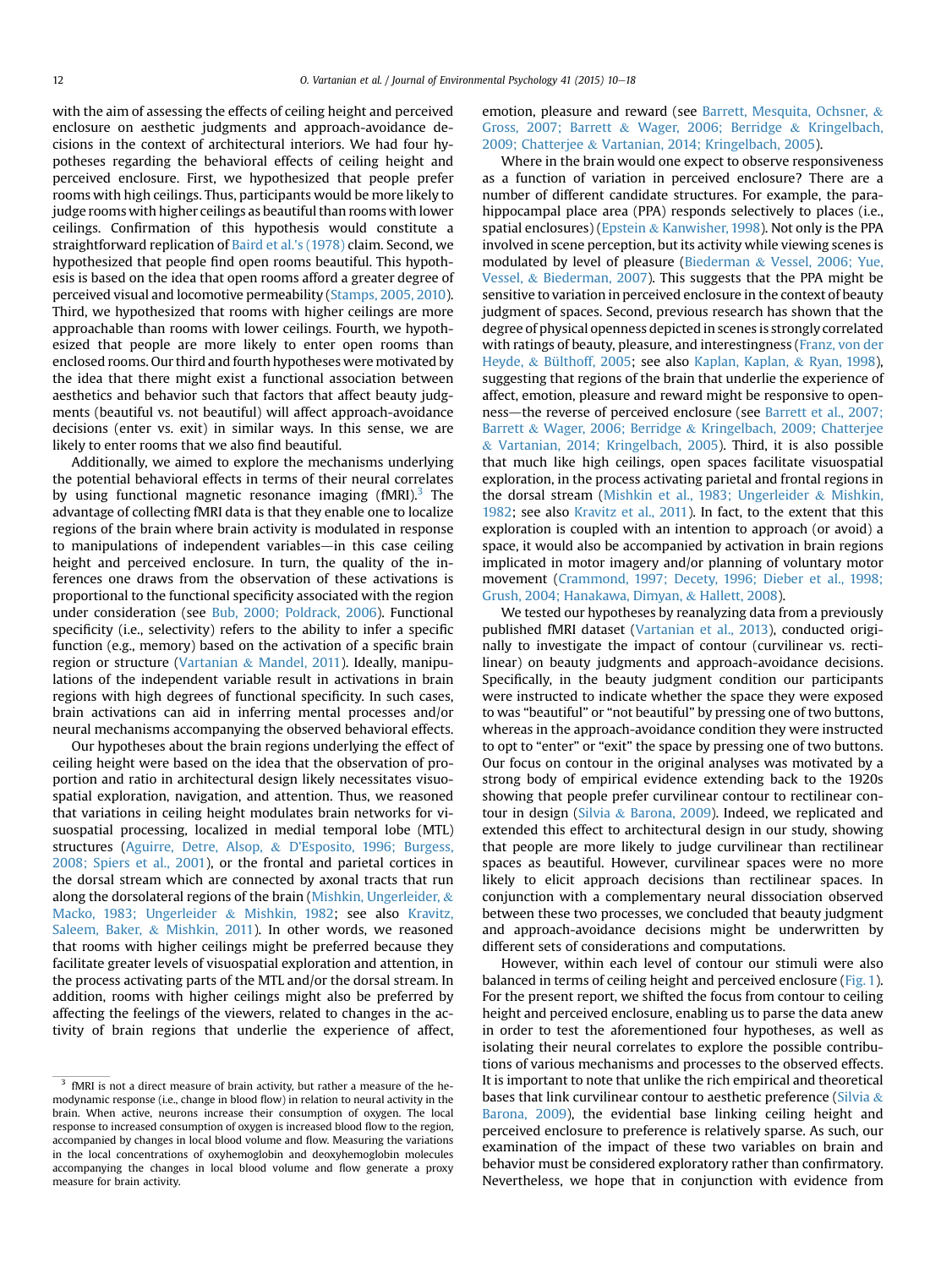<span id="page-3-0"></span>

Fig. 1. Examples of stimuli used in the study. Notes. Within each of the four conditions we controlled for the number of curvilinear (top) and rectilinear (bottom) spaces (see Method section).

other related studies (e.g., [Fich et al., 2014\)](#page-7-0), the data generated in the present study will contribute to the development and refinement of theoretical models of how these two factors influence behavior and related physiological function (see [Churchland](#page-7-0) & [Sejnowski, 1992](#page-7-0)).

## 2. Material and methods

## 2.1. Participants

We recruited 18 (12 females, 6 males) neurologically healthy participants ( $M = 23.39$  years,  $SD = 4.49$ ) with normal or correctedto-normal vision. All participants were right handed, as determined by a standard questionnaire ( $M = 74.72$ ,  $SD = 19.29$ ) (Oldfi[eld,](#page-8-0) [1971\)](#page-8-0).

## 2.2. Materials

The stimuli for this study consisted of 200 photographs of architectural spaces (Fig. 1). Half of the photographs were used in the beauty judgment run and the other half for the approachavoidance run. The stimuli were culled from larger architectural image databases available to LBF at the Department of Architecture, Design, and Media Technology in University of Aalborg and to NR at The Royal Danish Academy of Fine Arts, Schools of Architecture, Design and Conservation, School of Architecture. Half of the spaces had high ceilings and the other half had low ceilings. Similarly, half of the spaces were enclosed and the other half open. This resulted in the following four conditions ( $n = 50$  in each condition): open high ceiling, open low ceiling, enclosed high ceiling, and enclosed low ceiling. Across the entire stimulus set half of the rooms were curvilinear and the other half rectilinear; the results for that manipulation were discussed in an earlier publication ([Vartanian](#page-8-0) [et al., 2013](#page-8-0)). LBF and NR reached 100% inter-rater consensus for the inclusion of each image in the final set of 200 images. All images

were standardized in terms of size and resolution. Importantly, the stimuli were not controlled in terms of other variables such as light, color, etc. Given the exploratory nature of our study, this was done in large measure to increase the ecological validity of our design. To obtain the stimulus set please contact OV.

## 2.3. Procedures

Our study consisted of presenting participants in the MR scanner with photographs of interior spaces that varied in ceiling height and perceived enclosure (Fig. 1). This study was presented in two runs-administered in counterbalanced order across participants. In the beauty judgment run participants were instructed to respond "beautiful" or "not beautiful" upon viewing each stimulus. In the approach-avoidance run participants were instructed to respond "enter" or "exit" upon viewing each stimulus, to indicate whether this was a space they would like to enter or leave.

In the course of structural MRI acquisition participants were familiarized with the task via exposure to trials involving beauty judgments and approach-avoidance decisions. The task was presented using E-Prime. Each trial within the runs had identical structure: it began with a fixation point "X" presented for 1000 ms, followed by a stimulus presented for 3000 ms (during which a response was collected), followed by variable inter-trial interval (ITI). The average duration of ITI across all trials was 4000 ms (selected randomly without replacement from a finite bin varying among 3000, 4000, 6000, and 7000 ms).

#### 2.4. fMRI acquisition

A 3-T MR scanner with an 8-channel head coil (Signa Excite HD, 16.0 software, General Electric, Milwaukee, WI) was used to acquire T1 anatomical volume images (1.0  $\times$  1.0  $\times$  1.0 mm voxels). For functional imaging, T2\*-weighted gradient echo spiral-in/out acquisitions were used to produce 35 contiguous 4 mm thick axial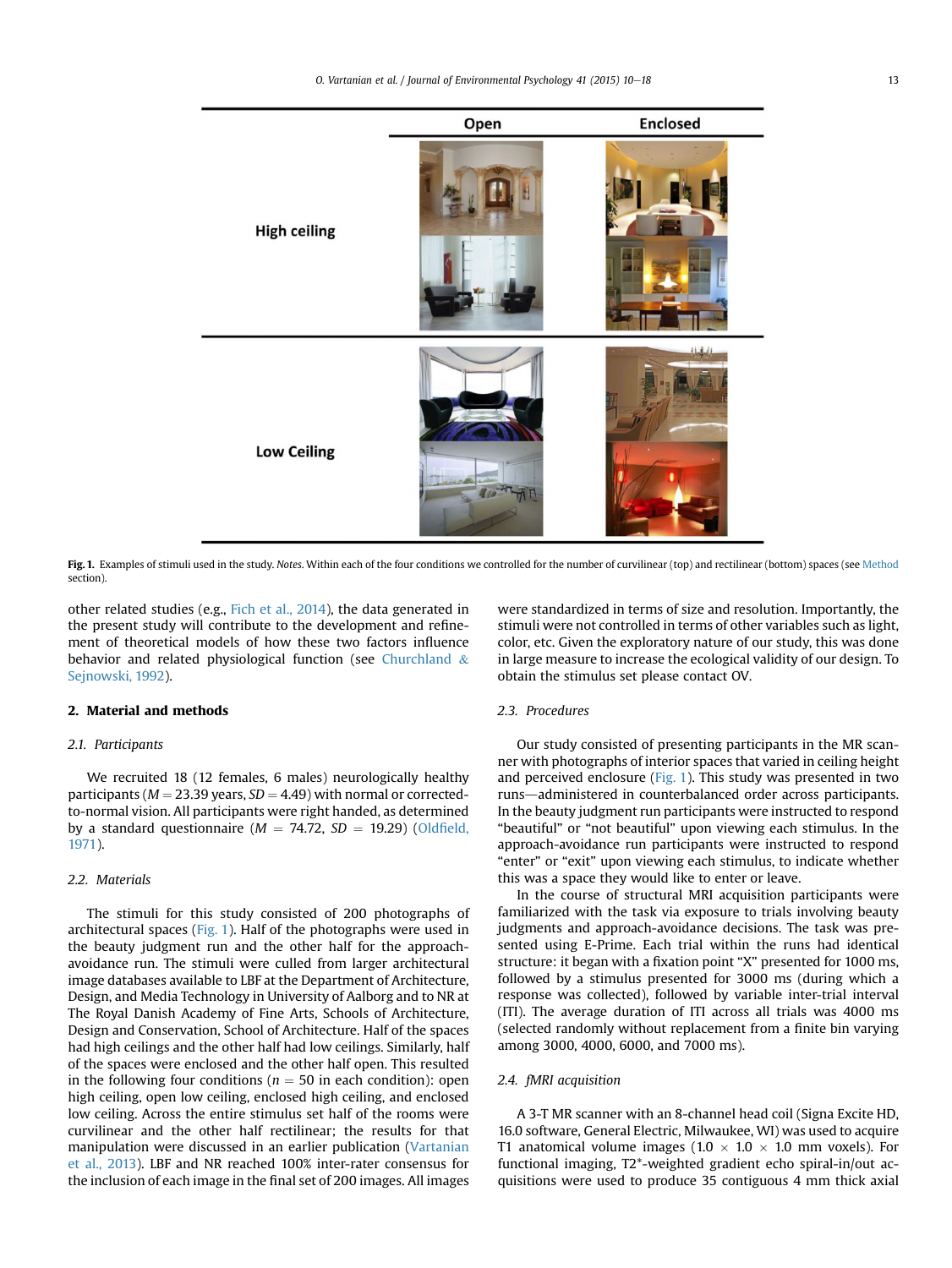slices (repetition time  $[TR] = 2000$  ms; echo time  $[TE] = 21.4$  ms; flip angle [FA]  $= 90^{\circ}$ ; field of view [FOV]  $= 260$  mm; 64  $\times$  64 matrix; voxel dimensions =  $4 \times 4 \times 4.0$  mm), positioned to cover the whole brain. The first ten volumes were discarded to allow for T1 equilibration effects. The number of volumes acquired was  $430 (+10)$ dummies).

#### 2.5. fMRI analysis

Data were analyzed using Statistical Parametric Mapping (SPM8). Head movement was less than 2 mm in all cases. We implemented slice timing to correct for temporal differences between slices within the same volume, using the first slice within each volume as the reference slice. All functional volumes were spatially realigned to the first volume of the first run. A mean image created from realigned volumes was spatially normalized to the MNI EPI brain template using nonlinear basis functions. The derived spatial transformation was applied to the realigned T2\* volumes, and spatially smoothed with an 8 mm full-width at halfmaximum (FWHM) isotropic Gaussian kernel. Time series across each voxel were high-pass filtered with a cut-off of 128 s, using cosine functions to remove section-specific low frequency drifts in the BOLD signal. Condition effects at each voxel were estimated according to the general linear model (GLM) and regionally specific effects compared using linear contrasts. The BOLD signal was modeled as a box-car, convolved with a canonical hemodynamic response function. Each contrast produced a statistical parametric map consisting of voxels where the T-statistic was significant at  $p < .001$ . We adopted a combination of voxel-level and cluster-size correction to control against false positives. Specifically, using a random-effects analysis, we reported activations that survived whole-brain voxel-level intensity threshold of  $p < .001$ , and a minimum cluster size of 10 voxels, uncorrected for multiple comparisons. Previous analyses have demonstrated that this combination adequately controls against false positives for both 2D and 3D volumes [\(Forman et al., 1995; Lieberman](#page-7-0) & [Cunningham; 2009\)](#page-7-0).

Testing our focal hypotheses consisted of comparing rooms with high ceilings to rooms with low ceilings, and open rooms to enclosed rooms-separately for beauty judgment and approachavoidance runs. To ensure that (a) both analyses were run based on the same design matrix and (b) explicitly included the variable controlled for in the present study (i.e., contour), within each run we created 16 regressors corresponding to a crossing of 4 variables:  $\text{contour}$  (rectilinear, curvilinear)  $\times$  ceiling height (high,  $\textsf{low})\times \textsf{openness}$  (open, enclosed)  $\times$  response (enter/exit or beautiful/not beautiful). Our two focal analyses were conducted by assigning weights of "1" or " $-1$ " to the relevant regressors, involving one-sample t-tests. Although incorporated into the design, motor response and ITI were modeled out of the analyses by assigning null weights to their respective regressors.

#### 3. Results

#### 3.1. Behavioral

We analyzed the effects of ceiling height and perceived enclosure, separately on beauty judgments and approach-avoidance decisions. We tested non-directional hypotheses, except when testing for the effect of ceiling height on beauty judgments because of prior data (see [Baird et al., 1978\)](#page-7-0). A Wilcoxon Signed Ranks Test demonstrated that ceiling height had a significant effect on beauty judgments,  $Z = -1.76$ ,  $p = .039$ ,  $r(Z/\sqrt{N}) = .41$ . Specifically, participants were more likely to judge spaces as beautiful if they had high than low ceilings (Fig. 2). In contrast, rooms with higher ceilings were no more likely to be entered than rooms with lower ceilings,  $Z = -1.22$ ,  $p = .224$ ,  $r = .29$  (Fig. 2). In turn, perceived enclosure affected both beauty judgments ( $Z = -3.27$ ,  $p = .001$ ,  $r = .77$ ) and approach-avoidance decisions ( $Z = -3.51$ ,  $p = .001$ ,  $r = .83$ ) [\(Fig. 3\)](#page-5-0). Specifically, participants were more likely to judge spaces as beautiful if they were open than enclosed, and more likely to opt to exit them if they were enclosed than open.

#### 3.2. Neural

In the beauty judgment run, the contrast of high ceilings-low ceilings revealed significant activation in left precuneus (BA 19)  $(T = 4.08, d(T/\sqrt{N}) = .96, x = -36, y = -78, z = 42, k = 17)$  and left middle frontal gyrus (BA 6) ( $T = 4.02$ ,  $d = .95$ ,  $x = -32$ ,  $y = 18$ ,  $z = 60$ ,  $k = 15$ ) [\(Fig. 4\)](#page-5-0). In turn, the open-enclosed contrast revealed significant activation in left middle temporal gyrus (BA 21)  $(T = 4.17, d = .98, x = -52, y = -2, z = -20, k = 21)$  and right superior temporal gyrus (BA 22) ( $T = 4.11$ ,  $d = .97$ ,  $x = 58$ ,  $y = -14$ ,  $z = -4$ ,  $k = 11$ ) ([Fig. 5\)](#page-6-0). In the approach-avoidance run the contrast of high ceilings-low ceilings did not reveal any significant activation, whereas the enclosed-open contrast revealed significantly greater activation in a large cluster spanning both hemispheres in the anterior midcingulate cortex (aMCC) region of the cingulate gyrus (BA 24) ( $T = 6.63$ ,  $d = 1.56$ ,  $x = 10$ ,  $y = 30$ ,  $z = 26$ ,  $k = 774$ ) ([Fig. 6\)](#page-6-0).

#### 4. Discussion

The present study was conducted to explore the effects of ceiling height and perceived enclosure on beauty judgments and approach-avoidance decisions in the context of architecture. As predicted, participants were more likely to judge as beautiful spaces with higher than lower ceilings. In contrast, ceiling height had no effect on approach-avoidance decisions. These findings confirm previous results on the impact of ceiling height on pref-erence for rooms [\(Baird et al., 1978\)](#page-7-0), and extend them by demonstrating that the effect of ceiling height on beauty judgments is dissociable from its effect on approach-avoidance decisions. However, we cannot exclude that familiarity might have had an effect on



Fig. 2. Effect of ceiling height on beauty judgments and approach-avoidance decisions. Notes. The Y-axis represents the sum of responses.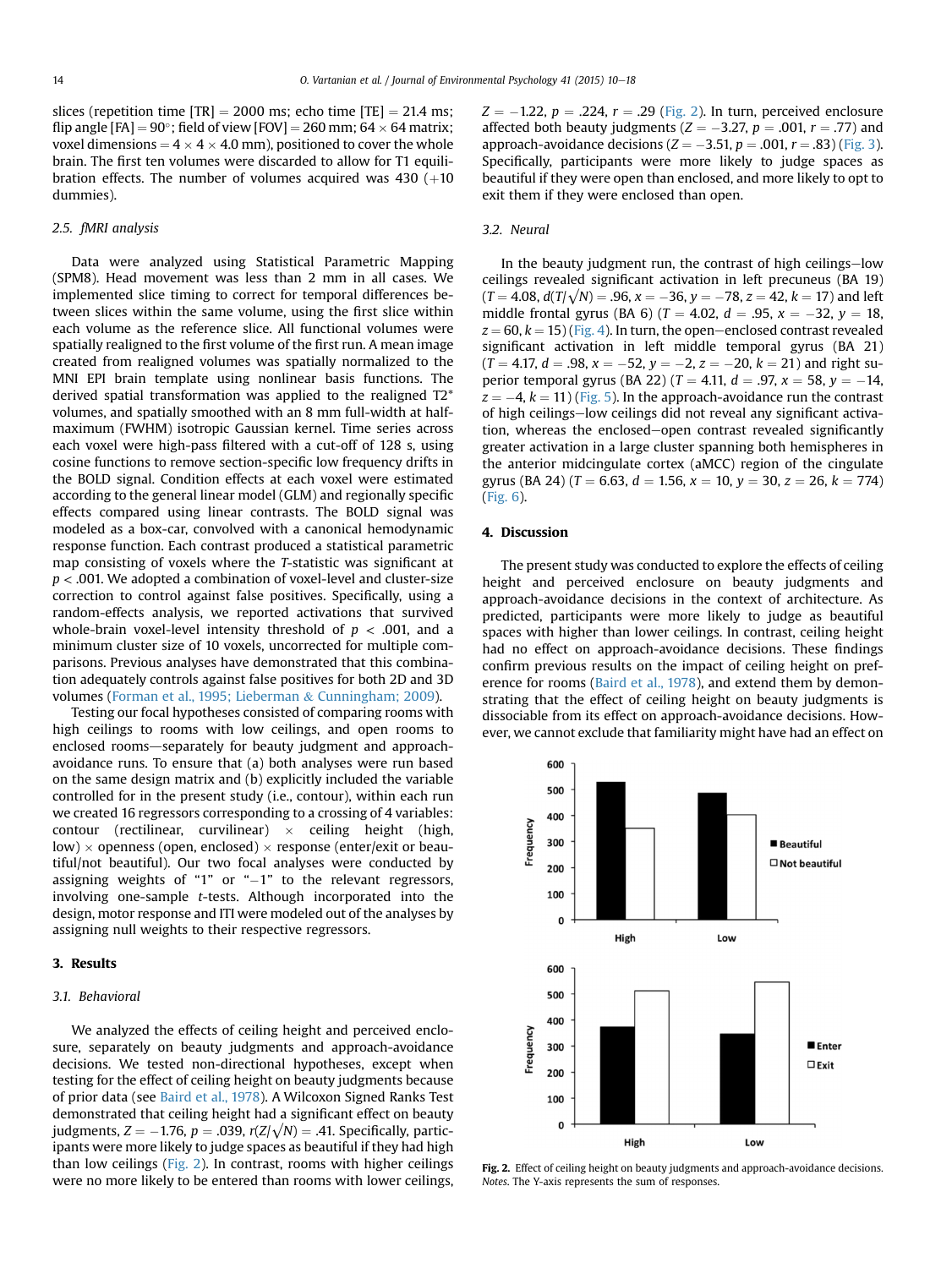<span id="page-5-0"></span>

Fig. 3. Effect of perceived enclosure on beauty judgments and approach-avoidance decisions. Notes. The Y-axis represents the sum of responses.

beauty judgments and approach-avoidance decisions, given that our participants were likely to have had greater levels of prior exposure to standard ceiling heights in the range of eight feet or 2.44 m ([Rybczynski, 2009](#page-8-0)). This possibility can be tested more directly in future studies.

Interestingly, we found a similar dissociation regarding the effect of contour on beauty judgments and approach-avoidance decisions: whereas participants were more likely to judge curvilinear spaces as beautiful, they were no more likely to decide to enter them compared to rectilinear spaces [\(Vartanian et al., 2013\)](#page-8-0). These results suggest that the machinery involved in aesthetic judgment might be under the influence of different factors than the machinery involved in approach-avoidance decisions, at least insofar as architectural spaces are concerned.

At the neural level, we had hypothesized that because the observation of proportion and ratio in architectural design necessitates visuospatial exploration and attention, we might expect to see greater activation in the neural systems that underlie visuospatial processing in relation to rooms with higher ceilings. Indeed, we observed activation in the left precuneus and the left middle frontal gyrus-two structures with well-established roles in visuospatial processing (for reviews see [Cavanna](#page-7-0) & [Trimble, 2006;](#page-7-0) [Kravitz et al., 2011](#page-7-0)). In fact, there is recent evidence demonstrating that cortical thickness in the left precuneus exhibits neuroplasticity as a function of training on a virtual spatial navigation task in young adults [\(Wenger et al., 2012\)](#page-8-0), further highlighting the role of this region in visuospatial processing. The present activations are consistent with the idea that rooms with higher ceilings might be preferred over rooms with lower ceilings because they facilitate greater levels of visuospatial exploration, attention, and navigation. However, contrary to our prediction, in the beauty judgment run we did not observe activation in relation to higher ceilings in brain regions that underlie affect, emotion, pleasure and reward. This suggests that the aesthetic preference for high ceilings is likely not driven by this constellation of inter-related processes.

Interestingly, the activations observed in the precuneus and middle frontal gyrus were lateralized to the left hemisphere. This lateralization of function might be explained in terms of the type of spatial relations under consideration. Specifically, [Kosslyn et al.](#page-8-0) [\(1989\)](#page-8-0) initially suggested a distinction between abstract categorical vs. specific coordinate spatial relations. Consider a case where you must decide whether the space between two walls in a room is sufficient for the placement of a window with specific dimensions. To make this determination accurately you need specific "coordinate representation … in which locations of objects or parts are specified relatively precisely in terms of metric units" ([Kosslyn](#page-8-0) [et al., 1989,](#page-8-0) p. 724). In other words, precise measurement underlies coordinate relations. In contrast, deciding whether a window is situated to the left of the centre of a wall is unaffected by its specific distance (e.g., 10 cm or 20 cm) from the midpoint. Such "categorical representations … capture general properties of the spatial structure without making commitments to the specific topographic properties" ([Kosslyn et al., 1989](#page-8-0), p. 723). Using a complementary set of fMRI and lesions studies, [Amorapanth,](#page-7-0) [Widick, and Chatterjee \(2009\)](#page-7-0) demonstrated that the left hemisphere is relatively biased toward processing categorical spatial relations whereas the right hemisphere is relatively biased toward processing coordinate spatial relations. This suggest that in the context of the present study the visuospatial processing of rooms with higher ceilings might have involved a greater focus on general spatial relations rather than specific topographic features.

The possibility that greater visuospatial exploration underwritten by left precuneus and left middle frontal gyrus is related to beauty judgments comes also from data collected following the completion of fMRI scanning, which involved asking participants to view all the stimuli viewed in the scanner once again, rating each stimulus on beauty (using a 5-point scale with anchors very ugly and very beautiful) and on pleasantness (also using a 5-point scale with anchors very unpleasant and very pleasant). As previously reported [\(Vartanian et al., 2013\)](#page-8-0), a parametric analysis involving 1st order polynomial expansions demonstrated that activation in left



Fig. 4. Higher ceilings activated the precuneus and middle frontal gyrus in beauty judgments. Notes. (a) precuneus (located adjacent to the occipital gyrus and superior parietal lobule); (b) middle frontal gyrus. SPM rendered into standard stereotactic space and superimposed on to transverse MRI in standard space. Bar represents magnitude of T-score.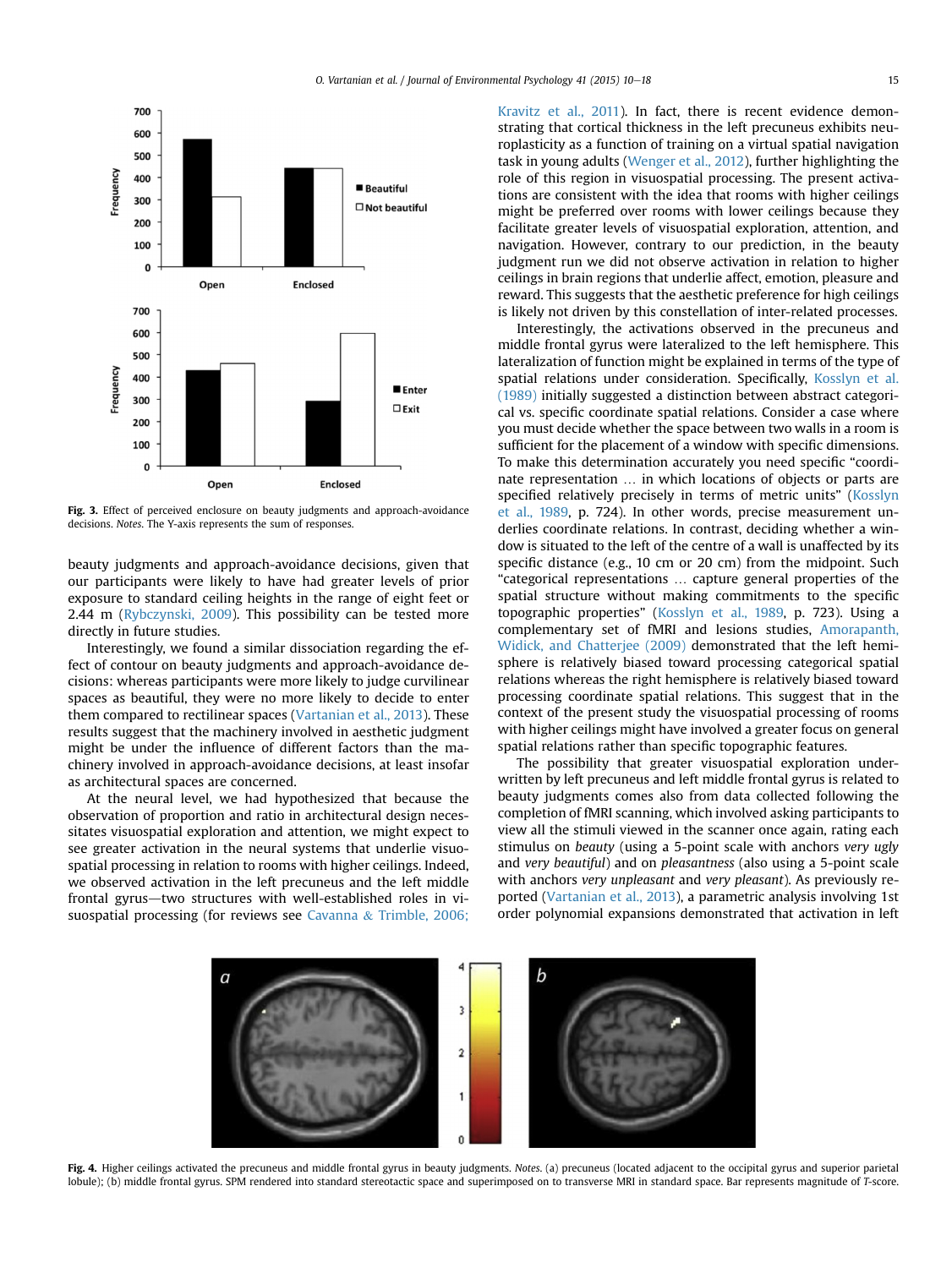<span id="page-6-0"></span>

Fig. 5. Open spaces activated the superior and middle temporal gyri in beauty judgments. Notes. (a) Superior temporal gyrus; (b) middle temporal gyrus. SPM rendered into standard stereotactic space and superimposed on to sagittal MRI in standard space. Bar represents magnitude of T-score.

precuneus and left middle frontal gyrus exhibited a linear relationship with beauty ratings, and that activation in left precuneus also exhibited a linear relationship with *pleasantness*—the valence dimension of the affect circumplex. In combination, these results are consistent with the hypothesis that activation in left precuneus observed in relation to higher ceilings is related to the role of this region in beauty judgment of spaces.

In contrast to ceiling height, perceived enclosure affected both beauty judgments and approach-avoidance decisions: participants were more likely to judge as beautiful open than enclosed spaces, and also more likely to decide to avoid enclosed than open spaces. Interestingly, [Stamps \(2005\)](#page-8-0) has demonstrated that impressions of enclosure are more strongly influenced by visual permeability than by locomotive permeability, whereas impressions of safety are more strongly influenced by locomotive permeability than by visual permeability. Although we did not distinguish between visual and locomotive permeability in our stimuli, the behavioral results suggest that participants might have attended to different aspects of perceived enclosure (i.e., visual or locomotive) when making choices in the beauty and approach-avoidance conditions. Specifically, impressions of visual and locomotive permeability might have had a greater impact on beauty judgments and approachavoidance decisions, respectively. Future studies on the effect of perceived enclosure on beauty judgments and approach-avoidance decisions would benefit by distinguishing between stimuli that signal different types of permeability.

Our results showed that variations in perceived enclosure were accompanied by differences in brain activity. Specifically, during beauty judgments the open-enclosed contrast revealed significant activation in left middle temporal gyrus (BA 21) and right superior temporal gyrus (BA 22) (Fig. 5). Although neuroimaging studies have historically provided some evidence for the involvement of the temporal lobes in visuospatial attention (e.g., [Nobre et al., 1997\)](#page-8-0),



Fig. 6. Enclosed spaces activated the anterior midcingulate cortex (aMCC) region of the cingulate gyrus (BA 24) in approach-avoidance decisions. Notes. SPM rendered into standard stereotactic space and superimposed on to coronal MRI in standard space. Bar represents magnitude of T-score.

their specific role in the process remains unclear. [Shapiro,](#page-8-0) [Hillstrom, and Husain \(2002\)](#page-8-0) provided some insight into this by demonstrating that the region that lies between the ventral and dorsal streams-consisting of the superior temporal gyrus and the inferior parietal lobe-contributes to the temporal dynamics of visual processing. Specifically, in the context of the attentional blink paradigm, which is itself a non-spatial task, lesions to this region led to more prolonged deployment of visuotemporal attention compared to lesions exclusively to the superior parietal lobe-which forms part of the dorsal stream. This suggests that the temporal dynamics of visual processing might be influenced differently by open vs. enclosed spaces, although additional behavioral studies including eye-tracking methodologies are required to test this hypothesis directly.

Further insight into the possible role of the lateral temporal lobes in processing open spaces is provided by a recent metaanalysis of neuroimaging studies which identified the left lateral temporal cortex in the conceptual processing of actions [\(Watson,](#page-8-0) [Cardillo, Ianni,](#page-8-0) & [Chatterjee, 2013](#page-8-0)). This finding suggests a role for this region in processing abstract representations derived from visual motion information. To the extent that open spaces, compared to enclosed spaces, embody perceived notions of visual and locomotive permeability, the involvement of left middle temporal gyrus (BA 21) might be related to a greater representation of perceived visual motion in open rooms. Importantly, here too we did not observe activation in relation to higher ceilings in brain regions that underlie affect, emotion, pleasure and reward, suggesting that aesthetic preference for open spaces is likely not driven by this constellation of inter-related processes.

Interestingly, enclosed rooms were more likely to elicit avoidance decisions, and they were associated with robust activation in the cingulate gyrus in the approach-avoidance run. Although this part of the cingulate gyrus has been linked to a large host of cognitive and emotional processes, [Vogt's \(2005\)](#page-8-0) analysis of 23 neuroimaging studies showing peak activations within the cingulate gyrus demonstrated that the specific region activated in the present study is associated with processing fear. Not only does aMCC receive direct input from the amygdala [\(Vogt](#page-8-0)  $&$  [Pandya,](#page-8-0)  $1987$ )—a key region for representation of fear in the brain (Whalen et al.,  $1998$ )—but no other cingulate region receives similar high and direct projections from the amygdala. This observation raises the possibility that part of the reason for opting to exit enclosed spaces might be related to the experience of fear, consistent with [Appleton's \(1975\)](#page-7-0) and [Stamps' \(2005, 2010\)](#page-8-0) hypothesis that range of vision has a bearing on survival, and that restrictions therein might lead to the experience of negative emotions.

In support of this interpretation, [Fich et al. \(2014\)](#page-7-0) recently demonstrated that participants exhibit greater reactivity to stress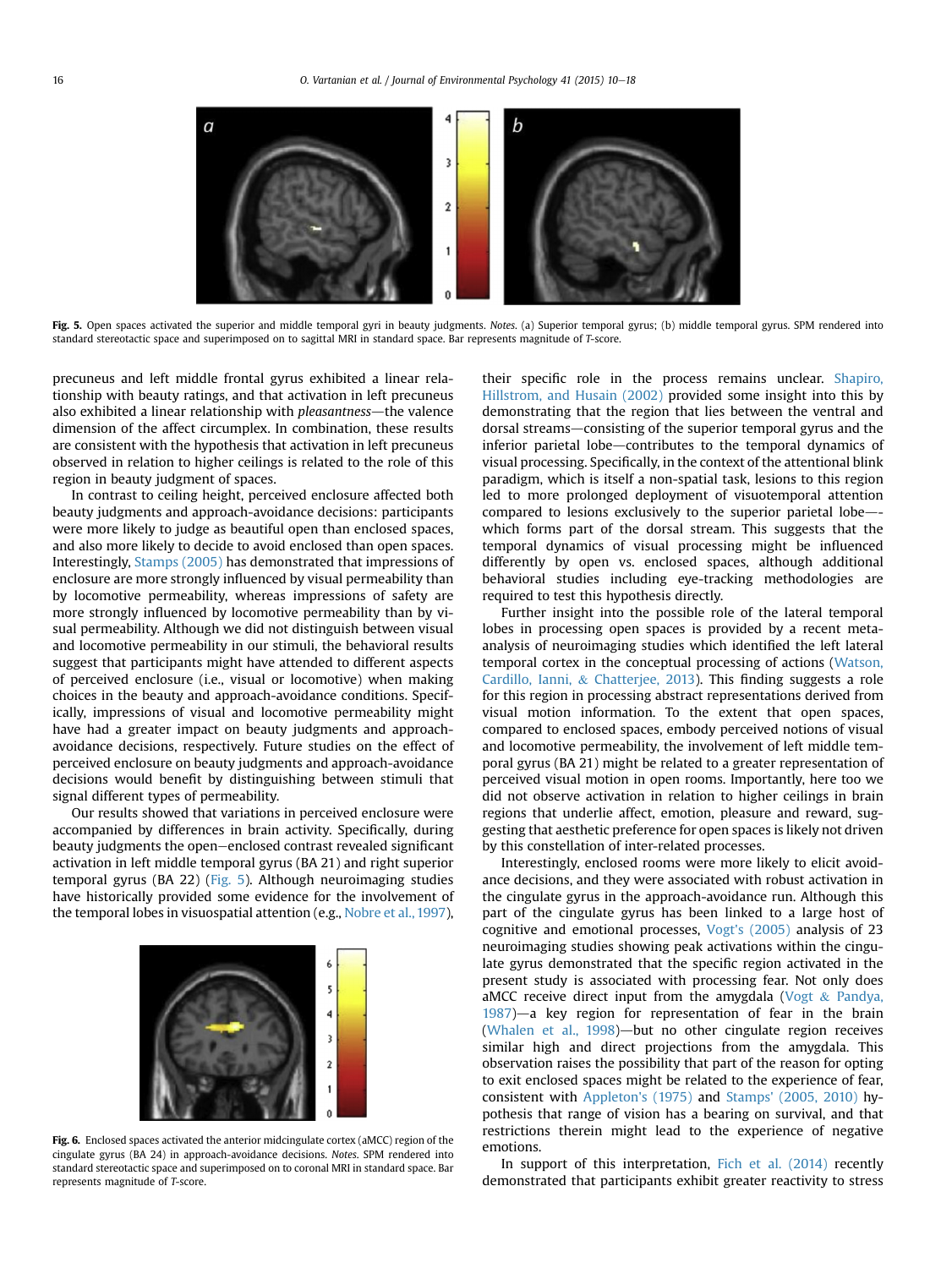<span id="page-7-0"></span>when placed in an enclosed rather than an open room. Specifically, the researchers used a virtual reality version of the Trier Social Stress Test (TSST) to induce stress. The standard TSST protocol induces stress by having the participant perform a series of stressful tasks (e.g., giving a presentation) in front of a committee. The advantage of using a virtual reality version of TSST consisted of the ability to manipulate physical features of the room in systematic ways. The manipulation involved assessing participants either under the "open" room condition characterized by large openings that offered a potential for escape, or a "closed" room that did not offer this potential. In addition, the researchers measured saliva and heart rate variability—two robust measures of the human physiological stress response. The results showed that compared to participants in the open condition, participants in the enclosed condition exhibited greater cortisol reactivity to the stress condition and continued to show greater levels of cortisol at recovery. As such, this experiment demonstrated that compared to open spaces, enclosed spaces can increase one's vulnerability to stress, possibly by not offering the potential for escape.

#### 4.1. Limitations

The following limitations should be taken into consideration while evaluating the results of the present study. First, our stimuli were not controlled in terms of various factors (e.g., light, color, etc.). Given the exploratory nature of our study, this was done in large measure to increase the ecological validity of our design. However, future studies should seek to generate stimuli that control for these factors. Second, we did not manipulate the context under which beauty judgments and approach-avoidance data were collected. Given the well-established effect of context on judgment and decision making (Brieber et al., 2014; Goldstein & Weber, 1997), caution should be exercised in generalizing our findings to other contexts. Third, the fact that our data were collected in the fMRI scanner might have impacted our results. Specifically, it is possible that opting to participate in an experiment that takes place within a confined space might have inadvertently resulted in the recruitment of participants that experience an attenuated negative response to perceptually enclosed environments. Fourth, we could not exclude the possibility that familiarity might have had an effect on beauty judgments and approach-avoidance decisions with respect to ceiling height, given that our participants were likely to have had greater levels of prior exposure to standard ceiling heights in the range of eight feet or 2.44 m ([Rybczynski, 2009\)](#page-8-0). This possibility can be tested more directly in future studies. Fifth, given the exploratory nature of our study, follow-up work could ideally focus on testing more precise hypotheses following a power analysis using the present data.

## 5. Conclusion

The evidence presented here contributes to a body of empirical knowledge suggesting that our evaluation of architectural spaces is influenced by variations in their physical features, and that these effects involve specific and dissociable structures in the brain. Specifically, it appears that our aesthetic preference for rooms with higher ceilings is coupled with activation in parietal and frontal structures located in the dorsal stream that support visuospatial exploration and attention, suggesting that aspects of spatial cognition might contribute to the computation of aesthetic preference for these spaces. There is also tentative evidence to suggest that the involvement of the temporal lobes during beauty judgment in relation to open spaces might be related to their roles in the temporal dynamics of vision or abstract motion representation, although those possibilities await direct testing. Finally, not only

did enclosed spaces elicit greater avoidance decisions, they also activated the aMCC $-$ a region receiving direct input from the amygdala and involved in fear processing. This observation raises the possibility that a reduction in perceived visual and locomotive permeability might elicit a negative emotional reaction and a corresponding decision to exit spaces.

#### Conflict of interest

The authors declare no conflict of interest.

#### Acknowledgments

This work was kindly supported by the following two grants under the direction of Jose Luis Gonzalez-Mora: Ministerio de Ciencia e Innovacion (TIN2011-28146, 2011) and Ministerio de Industria, Turismo y Comercio, Avanza (TSI-020100-2010-346). We acknowledge the support of Servicio de Resonancia Magnetica para Investigaciones Biomedicas de la ULL. We also thank the interior designers for completing our survey at the annual general meeting of the Ontario Interior Designers held in Toronto, ON (February, 2013).

#### References

- [Aguirre, G. K., Detre, J. A., Alsop, D. C., & D'Esposito, M. \(1996\). The para](http://refhub.elsevier.com/S0272-4944(14)00103-0/sref1)[hippocampus subserves topographical learning in man.](http://refhub.elsevier.com/S0272-4944(14)00103-0/sref1) Cerebral Cortex, 6,  $823 - 829$  $823 - 829$  $823 - 829$ .
- [Amorapanth, P. X., Widick, P., & Chatterjee, A. \(2009\). The neural basis for spatial](http://refhub.elsevier.com/S0272-4944(14)00103-0/sref2) relations. [Journal of Cognitive Neuroscience, 22](http://refhub.elsevier.com/S0272-4944(14)00103-0/sref2), 1739-[1753.](http://refhub.elsevier.com/S0272-4944(14)00103-0/sref2)
- Appleton, J. (1975/1996). The experience of landscape[. New York: John Wiley and](http://refhub.elsevier.com/S0272-4944(14)00103-0/sref3) [Sons.](http://refhub.elsevier.com/S0272-4944(14)00103-0/sref3)
- [Baird, J. C., Cassidy, B., & Kurr, J. \(1978\). Room preference as a function of archi](http://refhub.elsevier.com/S0272-4944(14)00103-0/sref4)[tectural features and user activities.](http://refhub.elsevier.com/S0272-4944(14)00103-0/sref4) Journal of Applied Psychology, 63, 719-[727.](http://refhub.elsevier.com/S0272-4944(14)00103-0/sref4)
- [Barrett, L. F., Mesquita, B., Ochsner, K. N., & Gross, J. J. \(2007\). The experience of](http://refhub.elsevier.com/S0272-4944(14)00103-0/sref5) emotion. [Annual Review of Psychology, 58](http://refhub.elsevier.com/S0272-4944(14)00103-0/sref5), 373-[403.](http://refhub.elsevier.com/S0272-4944(14)00103-0/sref5)
- [Barrett, L. F., & Wager, T. \(2006\). The structure of emotion: Evidence from the](http://refhub.elsevier.com/S0272-4944(14)00103-0/sref6) neuroimaging of emotion. [Current Directions in Psychological Science, 15](http://refhub.elsevier.com/S0272-4944(14)00103-0/sref6), 79-[85](http://refhub.elsevier.com/S0272-4944(14)00103-0/sref6).
- [Berridge, K. C. \(1995\). Food reward: Brain substrates of wanting and liking.](http://refhub.elsevier.com/S0272-4944(14)00103-0/sref7) Neuroscience and Biobehavioral Reviews,  $20, 1-25$ .
- [Berridge, K. C., & Kringelbach, M. L. \(2009\). Affective neuroscience of pleasure:](http://refhub.elsevier.com/S0272-4944(14)00103-0/sref8) [Reward in humans and animals.](http://refhub.elsevier.com/S0272-4944(14)00103-0/sref8) Psychopharmacology, 199, 457–[480](http://refhub.elsevier.com/S0272-4944(14)00103-0/sref8).
- [Biederman, I., & Vessel, E. A. \(2006\). Perceptual pleasure and the brain.](http://refhub.elsevier.com/S0272-4944(14)00103-0/sref9) American [Scientist, 94](http://refhub.elsevier.com/S0272-4944(14)00103-0/sref9), 249-[255](http://refhub.elsevier.com/S0272-4944(14)00103-0/sref9).
- Brieber, D., Nadal, M., Leder, H., & Rosenberg, R. (2014). Art in time and space: Context modulates the relation between art experience and viewing time. PLos One, 9, e99019. <http://dx.doi.org/10.1371/journal.pone.0099019>.
- [Bub, D. N. \(2000\). Methodological issues confronting PET and fMRI studies of](http://refhub.elsevier.com/S0272-4944(14)00103-0/sref11) cognitive function. [Cognitive Neuropsychology, 17](http://refhub.elsevier.com/S0272-4944(14)00103-0/sref11), 467-[484](http://refhub.elsevier.com/S0272-4944(14)00103-0/sref11).
- [Burgess, N. \(2008\). Spatial cognition and the brain.](http://refhub.elsevier.com/S0272-4944(14)00103-0/sref12) Annals of the New York Academy [of Sciences, 1124](http://refhub.elsevier.com/S0272-4944(14)00103-0/sref12), 77-[97.](http://refhub.elsevier.com/S0272-4944(14)00103-0/sref12)
- [Cavanna, A. E., & Trimble, M. R. \(2006\). The precuneus: A review of its functional](http://refhub.elsevier.com/S0272-4944(14)00103-0/sref13) [anatomy and behavioural correlates.](http://refhub.elsevier.com/S0272-4944(14)00103-0/sref13) Brain, 129, 564-[583](http://refhub.elsevier.com/S0272-4944(14)00103-0/sref13).
- [Chatterjee, A., & Vartanian, O. \(2014\). Neuroaesthetics.](http://refhub.elsevier.com/S0272-4944(14)00103-0/sref14) Trends in Cognitive Sciences, 18[, 370](http://refhub.elsevier.com/S0272-4944(14)00103-0/sref14)-[375](http://refhub.elsevier.com/S0272-4944(14)00103-0/sref14).
- [Churchland, P. S., & Sejnowski, T. J. \(1992\).](http://refhub.elsevier.com/S0272-4944(14)00103-0/sref15) The computational brain. Cambridge, MA: [The MIT Press](http://refhub.elsevier.com/S0272-4944(14)00103-0/sref15).
- [Crammond, D. J. \(1997\). Motor imagery: Never in your wildest dream.](http://refhub.elsevier.com/S0272-4944(14)00103-0/sref16) Trends in [Neurosciences, 20](http://refhub.elsevier.com/S0272-4944(14)00103-0/sref16), 54–[57.](http://refhub.elsevier.com/S0272-4944(14)00103-0/sref16)
- [Decety, J. \(1996\). The neurophysiological basis of motor imagery.](http://refhub.elsevier.com/S0272-4944(14)00103-0/sref17) Behavioral and [Brain Research, 77](http://refhub.elsevier.com/S0272-4944(14)00103-0/sref17), 45-[52.](http://refhub.elsevier.com/S0272-4944(14)00103-0/sref17)
- [Deiber, M. P., Ibanez, V., Honda, M., Sadato, N., Raman, R., & Hallett, M. \(1998\).](http://refhub.elsevier.com/S0272-4944(14)00103-0/sref18) [Cerebral processes related to visuomotor imagery and generation of simple](http://refhub.elsevier.com/S0272-4944(14)00103-0/sref18) fi[nger movements studied with positron emission tomography.](http://refhub.elsevier.com/S0272-4944(14)00103-0/sref18) Neuroimage, 7,  $73 - 85$  $73 - 85$
- [Epstein, R., & Kanwisher, N. \(1998\). A cortical representation of the local visual](http://refhub.elsevier.com/S0272-4944(14)00103-0/sref19) [environment.](http://refhub.elsevier.com/S0272-4944(14)00103-0/sref19) Nature, 392, 598-[601.](http://refhub.elsevier.com/S0272-4944(14)00103-0/sref19)
- Fich, L. B., Jönsson, P., Kirkegaard, P. H., Wallergård, Garde, A. H., & Hansen, Å. (2014). [Can architectural design alter the physiological reaction to psychosocial stress?](http://refhub.elsevier.com/S0272-4944(14)00103-0/sref20) [A virtual TSST experiment.](http://refhub.elsevier.com/S0272-4944(14)00103-0/sref20) Physiology & [Behavior, 135](http://refhub.elsevier.com/S0272-4944(14)00103-0/sref20), 91-97
- [Forman, S. D., Cohen, J. D., Fitzgerald, M., Eddy, W. F., Mintun, M. A., & Noll, D. C.](http://refhub.elsevier.com/S0272-4944(14)00103-0/sref21) (1995). improved assessment of signifi[cant activation in functional magnetic](http://refhub.elsevier.com/S0272-4944(14)00103-0/sref21) [resonance imaging \(fMRI\): Use of a cluster-size threshold.](http://refhub.elsevier.com/S0272-4944(14)00103-0/sref21) Magnetic Resonance [Imaging, 33](http://refhub.elsevier.com/S0272-4944(14)00103-0/sref21), 636-[647.](http://refhub.elsevier.com/S0272-4944(14)00103-0/sref21)
- [Franz, G., von der Heyde, M., & Bülthoff, H. H. \(2005\). An empirical approach to the](http://refhub.elsevier.com/S0272-4944(14)00103-0/sref22) [experience of architectural space in virtual reality](http://refhub.elsevier.com/S0272-4944(14)00103-0/sref22)-[exploring relations](http://refhub.elsevier.com/S0272-4944(14)00103-0/sref22)